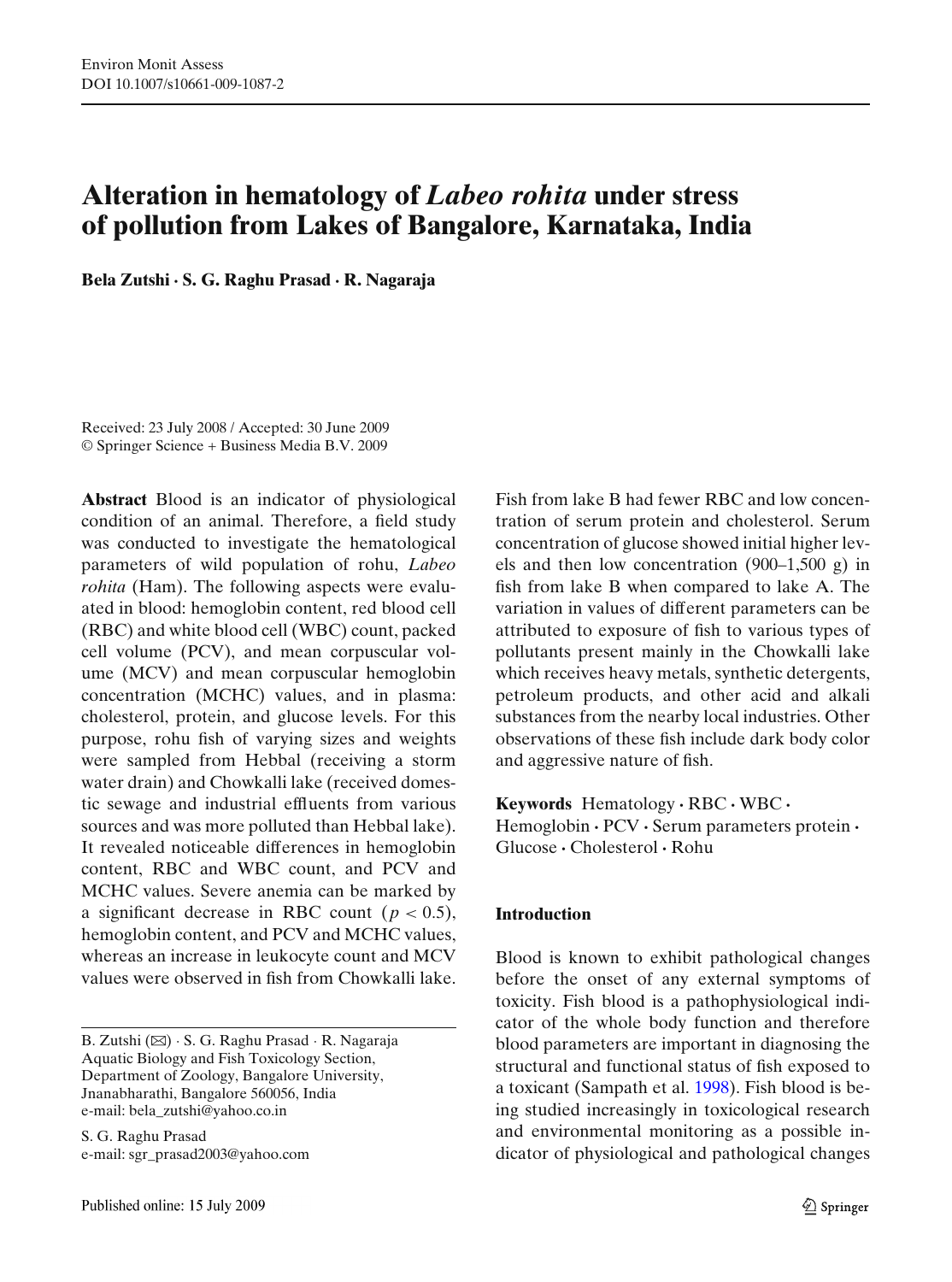in fishery management and disease investigations (Mulcah[y](#page-8-0) [1975;](#page-8-0) Bansal et al[.](#page-7-0) [1980\)](#page-7-0).

Hematological abnormalities have also been studied in various toxicants-exposed fish: *Channa punctatus* to lead (Hymavathi and Ra[o](#page-8-0) [2000\)](#page-8-0); *Cyprinus carpio* to carbofuran (Chandra et al[.](#page-7-0) [2001\)](#page-7-0); *C. punctatus* to cadmium (Karuppasamy et al[.](#page-8-0) [2005](#page-8-0)); and *Labeo rohita* to synthetic detergents and sublethal levels of nitrite (Chellan et al[.](#page-7-0) [1999;](#page-7-0) Acharya et al[.](#page-7-0) [2005\)](#page-7-0). Changes in hemoglobin content under toxic stress are reflected on the oxygen consumption and metabolism. Since oxygen transport in blood depends upon the hemoglobin contents of erythrocytes in blood of fish, the erythrocyte count (TEC) and hemoglobin (Hb) content are taken as reflection of the pollution stress. Studies have shown that when the water quality is affected by toxicants, any physiological changes will be reflected in the values of one or more of the hematological parameters (Van Vure[n](#page-8-0) [1986\)](#page-8-0). McLeavy and Brow[n](#page-8-0) [\(1974](#page-8-0)) reported leukocytosis in zinc-treated fish, *Oncorhynchus kisutch*, due to tissue damage and subsequent removal of debris.

Results from hematological studies in laboratory animals may be used to predict possible chemical toxicity in human beings because human hematopoietic cell renewal systems are similar in their principal structure and function to those of laboratory animals, and the study of circulating blood cells will reflect direct chemical effects on these cells (Awasthi et al[.](#page-7-0) [2003\)](#page-7-0).

A number of studies have been carried out to determine the mode of toxicity of potentially dangerous chemicals in the wastewater by exposure of fish to these chemicals in laboratory conditions. In addition, factors such as temperature of the environment, age, sex, and nutritional and reproductive status of the fish can modify the expression and activity of the detoxification enzymes, which could complicate the interpretation of induction responses (Jiménez and Stegema[n](#page-8-0) [1990](#page-8-0)). Alternatively, measurements of physiological indices for assessing the effects of different stressors on fish are extremely valuable because they incorporate several levels of biological organization.

Limited studies are available on the hematological parameters of wild population of fish. Due to the availability of freshwater bodies in abundance in and around Bangalore city, localities prefer to rear food fish like rohu, catla, and other major and minor carps in them. The fish are also considered to be very tasty and are a source of cheap nutrition for the poor. Recent reports on sudden mass mortality of these fishes reared in the lakes have been a cause of growing concern. The field studies on fish captured in a site polluted by sewage and other types of stress responses demonstrated by various workers (Cazenave et al. [2005](#page-7-0); Cech et al. [1996\)](#page-7-0) showed negative effect on its physiological functions.

This study presents my findings on the effect of various types of pollutants from sewage and from treated and untreated effluents discharged from various industries into the two lakes, Hebbal and Chowkalli. Therefore, considering the importance of hematological parameters as indicators of fish health, the present work dealing with the toxic stress and synergetic effect of various pollutants on fish reared in the two lakes was investigated.

### **Materials and methods**

Analysis of water and fish sample for the field study

The physico-chemical parameters of water samples of the two lakes, Hebbal (A, sewage polluted) and Chowkalli (B, highly polluted), and Hessarghatta fish farm (control) were assessed Table [1](#page-2-0) on a monthly basis by adopting standard methods (APH[A](#page-7-0) [1995\)](#page-7-0) for a period of 1 year from 2005 to 2006. Hebbal lake (lake A) receives overflowing storm water drain containing only the domestic sewage. Chowkalli lake (lake B) water receives effluents from industries like Toyota Kirloskar, paint and dye industries, plastic, rubber pharmaceutical, and carbon monoxide-producing factories as well as domestic sewage from storm drain water pipes containing all types of heavy metals, acids, petroleum products, synthetic detergents, etc. Approximately ten fish with a body weight varying from 200 to 1,500 g were collected randomly with minimum stress from contaminated site of Hebbal and Chowkalli lake and also from the reference site of Hessarghatta fish farm. They were immediately anesthetized using MS222 at 100 mg/l.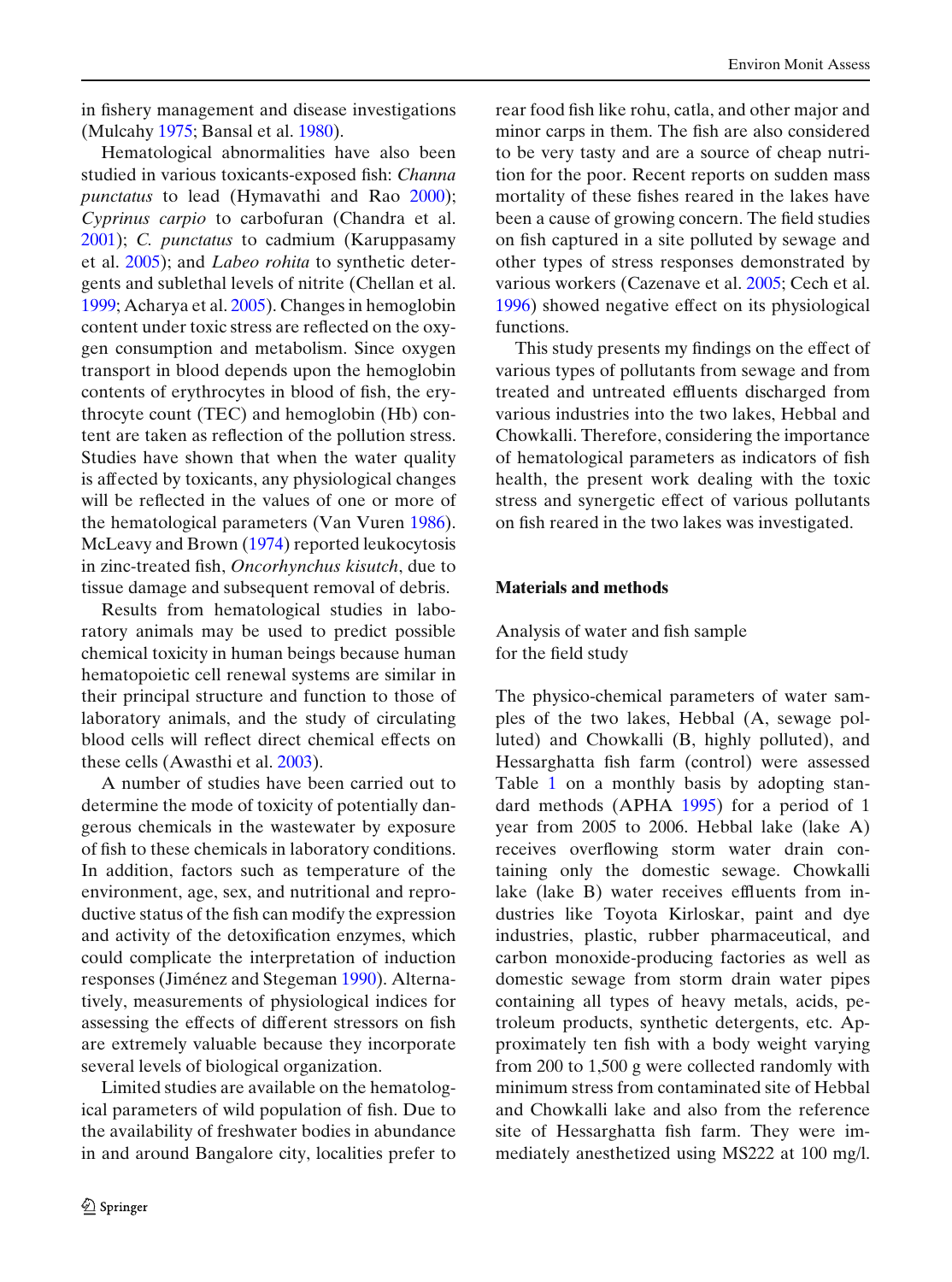| Parameters                | Standard               | Winter |         | Summer |       | Rainy |       |
|---------------------------|------------------------|--------|---------|--------|-------|-------|-------|
|                           | Maximum limits in mg/l | A      | B       | A      | B     | A     | B     |
| Temperature $(^{\circ}C)$ | $22 - 28$              | 22     | 21      | 26     | 25    | 22    | 23    |
| Color                     | $25$ (Pt–Co scale)     | 7.6    | 7.8     | 6.8    | 8.6   | 9.5   | 7.2   |
| Turbidity (NTU)           | 05 to 25 NTU           | 11     | 12      | 6      | 8     | 17    | 58    |
| pH                        | 06.50 to 08.50         | 7.2    | 7.5     | 7.2    | 8.5   | 7.1   | 7.5   |
| <b>TDS</b>                | 1,500                  | 577.2  | 1,694.2 | 680    | 1,800 | 380   | 490   |
| Conductivity $(\mu S/cm)$ | 200                    | 660    | 980     | 756    | 2,800 | 799   | 1,037 |
| Total alkalinity          | 200                    | 312    | 839     | 354    | 499   | 235   | 379   |
| Sodium                    | -                      | 169    | 191     | 121    | 181   | 112.5 | 142.7 |
| DO                        | 4.0                    | 4.8    | 3.1     | 4.2    | 1.4   | 6.3   | 4.9   |
| <b>BOD</b>                | 6.00                   | 5.5    | 3.2     | 6.3    | 5.2   | 2.8   | 5.2   |
| $\rm COD$                 | 2.00                   | 27     | 53      | 14     | 103   | 25    | 43    |
| <b>Nitrates</b>           | 10.0                   | 13.3   | 29.2    | 12.5   | 34.5  | 15.5  | 17.1  |
| Phosphate                 | 2.0                    | 1.5    | 1.05    | 0.59   | 0.55  | 0.39  | 0.52  |
| <b>Sulfates</b>           | 20.0                   | 25.58  | 32.82   | 14.8   | 24.68 | 49.36 | 74.05 |
| Iron                      | 0.10                   | 0.39   | 0.42    | 0.06   | 0.13  | 0.46  | 0.98  |
| Zinc                      | 0.15                   | 0.09   | 0.15    | 0.02   | 0.20  | 0.20  | 0.32  |

<span id="page-2-0"></span>**Table 1** Seasonal changes in physico-chemical parameters of two lakes Hebbal (A) and Chowkalli (B)

Except temperature, pH, conductivity, and turbidity, all values are in milligrams per liter

The fish was washed with tap water and dried using blotting paper before collecting the blood sample. Blood was obtained by cardiac puncture using 3-cm<sup>3</sup> syringes and 18 gauge hypodermic needles and immediately transferred to 2-ml glass vials containing 1% EDTA solution. Red blood cell (RBC), white blood cell (WBC), packed cell volume (PCV), and Hb were estimated at the sampling site. The methods employed for determination of various hematological parameters were RBC and WBC, counted by Neubauer's improved hemocytometer using Hayem's and Tuerk's solution as a diluting fluid, respectively (Samue[l](#page-8-0) [1986\)](#page-8-0), the packed cell volume (PCV) or hematocrit values (measured by Wintrobe's method), and Hb (treated by N/10 HCl and the color of the acid hematin was matched with given standards using Sahli's hemoglobinometer). Mean corpuscular hemoglobin (MCH), mean corpuscular hemoglobin concentration (MCHC), and mean corpuscular volume (MCV) were calculated by the following standard formulae (Dacie and Lewi[s](#page-7-0) [1991\)](#page-7-0).

$$
MCV = \frac{PCV/1,000 \text{ ml blood}}{RBC \text{ in millions/mm}^3} = \text{fl}
$$

$$
MCH = \frac{Hb \text{ in } g/1,000 \text{ ml blood}}{RBC \text{ in millions/mm}^3} = pg
$$

$$
MCHC = \frac{Hb \text{ in } g/100 \text{ ml blood}}{PCV/100 \text{ ml}} \times 100 = g/dl
$$

Statistical significance of difference was tested by using analysis of variance. Remaining blood was centrifuged and serum sealed, stored in ice, and subsequently brought to the laboratory for further analysis. Serum biochemical analysis of the total protein, glucose, and cholesterol of blood plasma were determined following the procedures of Lowry et al[.](#page-8-0) [\(1951](#page-8-0)), Seifter et al[.](#page-8-0) [\(1950\)](#page-8-0), and Zlatkis et al[.](#page-8-0) [\(1953](#page-8-0)) respectively.

Note that experimental results have not been detailed since there is enough work done on the fishes exposed to various types of heavy metals and effluents. Therefore, the present study is based on the synergetic effect of polluted water parameters of lake on freshwater fish, *L. rohita.*

# **Results**

# Hematology parameters

Site-related results of hematological studies from the two lakes are summarized in Figs. [1,](#page-3-0) [2,](#page-3-0) [3,](#page-3-0) [4,](#page-3-0) [5,](#page-4-0) [6,](#page-4-0) and [7\)](#page-4-0). Blood forms a unique compartment between external and internal environments and any agent including toxic substances that causes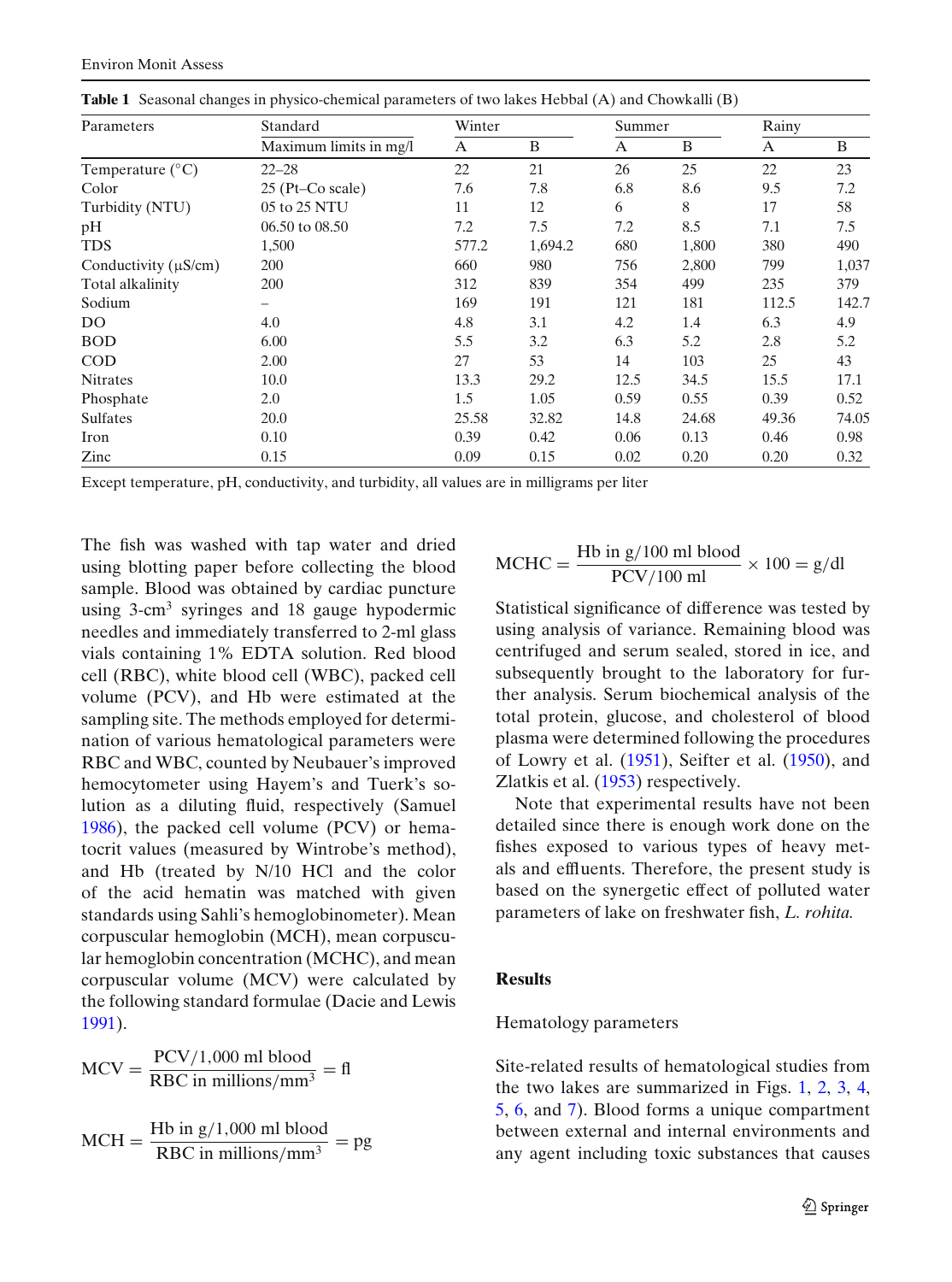<span id="page-3-0"></span>

**Fig. 1** Comparative TEC of *Labeo rohita* from Hebbal (**a**) and Chowkalli Lake (**b**)

stress can alter blood composition either directly or indirectly by altering osmotic and ion regulation. In the present study, the fishes weighing 200 to 500 g of lake B showed an increase in MCV, MCHC, and MCH values, but these values showed a significant decrease in the fishes weighing above 700 g. This can be corroborated to the time of exposure of the fishes in that polluted environment of lake B. The present investigation showed a significant decrease in TEC count, Hb content, and PCV of the blood in fish sampled from Chowkalli lake (lake B) (Figs. 1, 3, and 4). Variation in hemoglobin content and fish weight was also noticed in these fish when compared to fish sampled from sewage-polluted lake A and the controls. Therefore, a positive correlation was observed between Hb content, TEC count, and



**Weight (gm)**

**Fig. 2** Comparative TLC of *Labeo rohita* from Hebbal (**a**) and Chowkalli Lake (**b**)



**Fig. 3** Comparative Hb of *Labeo rohita* from Hebbal (**a**) and Chowkalli Lake (**b**)

PCV but it does not appear to be related to sex of the fish.

TLC showed great sensitivity to the changes in the environment, and the most important of leukocytes were lymphocytes. Leukocytosis is evidenced in the present studies by the increase in the total leukocyte count in the fish of lake B during its growth and maturation till it gains 300–500 g  $(26.15 \pm 3.450 \times 10^3/\text{mm}^3)$ , after which there was a decrease and then constant increase observed till it weighed 1,500 g (25.68  $\pm$  2.68  $\times$  10<sup>3</sup>/mm<sup>3</sup>). Continuous fluctuations in TLC and Hb were noticed in these fish due to the pollutants they were exposed to. Since fish from lake A were not exposed to pollutants like in B, they showed an increase in TLC count till they reached maturation phase weighing 900–1,500 g (27.69  $\pm$  3.0  $\times$  10<sup>3</sup>/mm<sup>3</sup>) but the values reduced constantly thereafter (Fig. 2).



**Fig. 4** Comparative PCV of *Labeo rohita* from Hebbal (**a**) and Chowkalli Lake (**b**)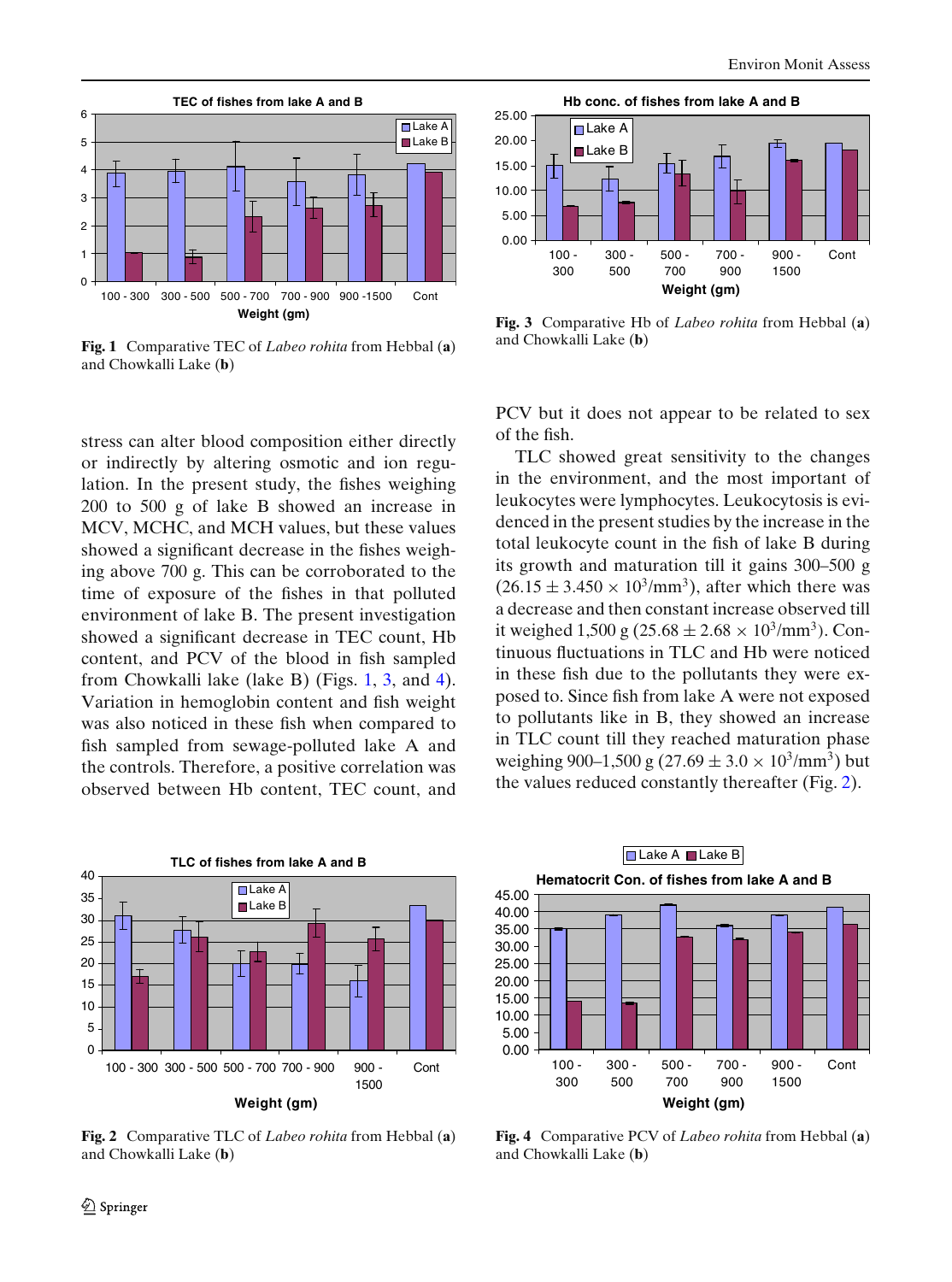<span id="page-4-0"></span>

**Fig. 5** Comparative MCV of *Labeo rohita* from Hebbal (**a**) and Chowkalli Lake (**b**)

Fish reared in lake B reveal alterations in MCV and MCH and decreased values of PCV, indicating a condition of anemia. PCV and MCH values of fish showed fluctuating results with an increasing trend during short-term (700 g) exposure in polluted water and decreasing trend during further growth  $(1,500 \text{ g})$ . But they showed a significant rise in the fish from lake B when compared to those of lake A. PCV values of contaminated site showed an initial reduction  $(32.60 \pm 0.20)$  in the fish from lake B attained 500 g  $(32.60 \pm 0.20 \text{ f})$ but a significantly sharp rise in their values was noticed after they attained 900–1500 g (34.00  $\pm$ 0.13 fl) as compared to those from lake A (Fig. [4\)](#page-3-0).



**Fig. 6** Comparative MCH of *Labeo rohita* from Hebbal (**a**) and Chowkalli Lake (**b**)



**Fig. 7** Comparative MCHC of *Labeo rohita* from Hebbal (**a**) and Chowkalli Lake (**b**)

Similarly, a significant rise in MCV values, with an intermittent rise and fall in the MCH values in the fishes from lake B, was observed. But the values remain constantly high in lake B. MCHC values also showed significant reduction in the fish from lake B during maturation (31.25  $\pm$  2.05 g/dl) when compared to those of lake A with a sudden rise till it attained 1,500 g (Figs. 5 and 7). However, the variations observed in MCHC were statistically insignificant.

#### Serum biochemical studies

Biochemical assay indicates the impact of stress through the changes in metabolic substances from their normal threshold to stressed level. Pollutants bind to the blood protein and induce biochemical changes in blood glucose, serum protein, and cholesterol level (Figs. 8, [9,](#page-5-0) and [10\)](#page-5-0).



**Fig. 8** Comparative total serum protein of *Labeo rohita* from Hebbal (**a**) and Chowkalli Lake (**b**)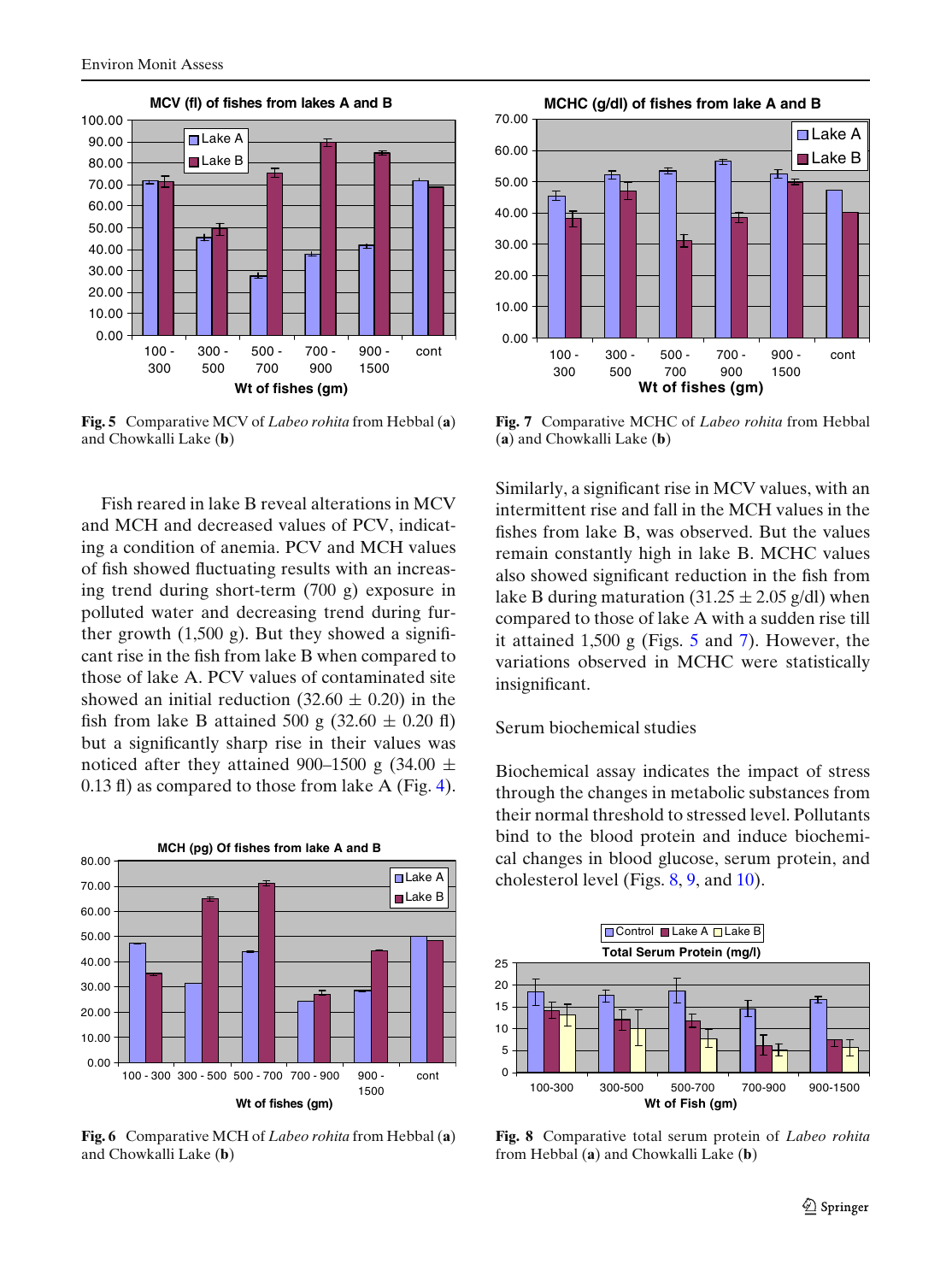<span id="page-5-0"></span>

**Fig. 9** Comparative total serum glucose of *Labeo rohita* from Hebbal (**a**) and Chowkalli Lake (**b**)

Blood serum total cholesterol, glucose, and protein were estimated from the blood of the fishes sampled from the two freshwater lakes A and B. The cholesterol content shows a high level (239.23 mg/l) in the control fish but a sudden decrease was seen when they were initially exposed to the water for rearing in lake A and B. A significant decrease was noticed in fishes weighing 900– 1,500 g of lake A when compared to that of lake B. The blood serum cholesterol showed a significant increase as the fish reached 900 g and above (136.4 and 157.73 mg/l) and sudden decrease (56.26 and 76.87 mg/l) as soon as the fish reached 1,500 g and above in both lakes A and B, respectively. A decrease in cholesterol level (Fig. 10) of fish collected from lakes A and B causing hypo- or hypercholesterolemia can be correlated to alteration in cholesterol synthesis and nutritional stress.

Serum glucose level was observed to increase in the fishes exposed to polluted lake B when compared to those of lake A. An increment in the serum glucose levels without any decrease in



**Fig. 10** Comparative total serum cholesterol of *Labeo rohita* from Hebbal (**a**) and Chowkalli Lake (**b**)

glycogen reserves in fish exposed to pollutants as heavy metals indicates the involvement of gluconeogenic events in this process (Figs. [8,](#page-4-0) 9, and 10). A significant drop in glucose level was noted during long-term exposure to pollutants when fishes reached 1,500 g weight group.

In the present investigation, the serum protein level showed a gradual decrease in the polluted lake fishes. Since any toxic substance or heavy metal is known to depress blood protein in fish, it is possible that the pollutant stress influences the conversion of tissue protein into soluble fractions reaching the blood for utilization. Total serum protein level showed a consistent reduction in fish weighing 1,500 g in lake B. The result showed that the protein level shows the least concentration when compared to glucose and cholesterol in lake  $B$  (cholesterol  $>$  glucose  $>$  protein).

#### **Discussion**

Water parameters are one of the major factors responsible for individual variation in fish hematology. Since hematological parameters are necessary for clinical diagnosis of a disease and pathological conditions in human, these criteria should receive enough attention in assessing the health of the fish with regard to aquatic pollution and has been accepted by many workers such as McCarthy et al[.](#page-8-0) [\(1973](#page-8-0)) and Christensen et al[.](#page-7-0) [\(1978\)](#page-7-0). Lethtinum et al[.](#page-8-0) [\(1990\)](#page-8-0) reported alterations in PCV, MCV, and MCH values due to exposure of fish to effluents from mills with six different bleaching processes. While evaluating the total effect of zinc and lead on the hematological indices of carp, a synergetic effect of these metals was found on the erythrocyte count, concentration of hemoglobin, and the present leucocytes (Vosylien[ë](#page-8-0) [1999\)](#page-8-0). Similar changes have been reported in the present study on the polluted lake B containing zinc as a metal. This study on hematological changes in fish serves as an effective tool in the diagnosis of the extent of environmental pollution and also the abiotic fish diseases. Hypoxia, anemia, and hyperthermia are related stresses causing an osmotic imbalance and decreased capacity of the RBC to carry sufficient oxygen unless otherwise compensated by erythropoiesis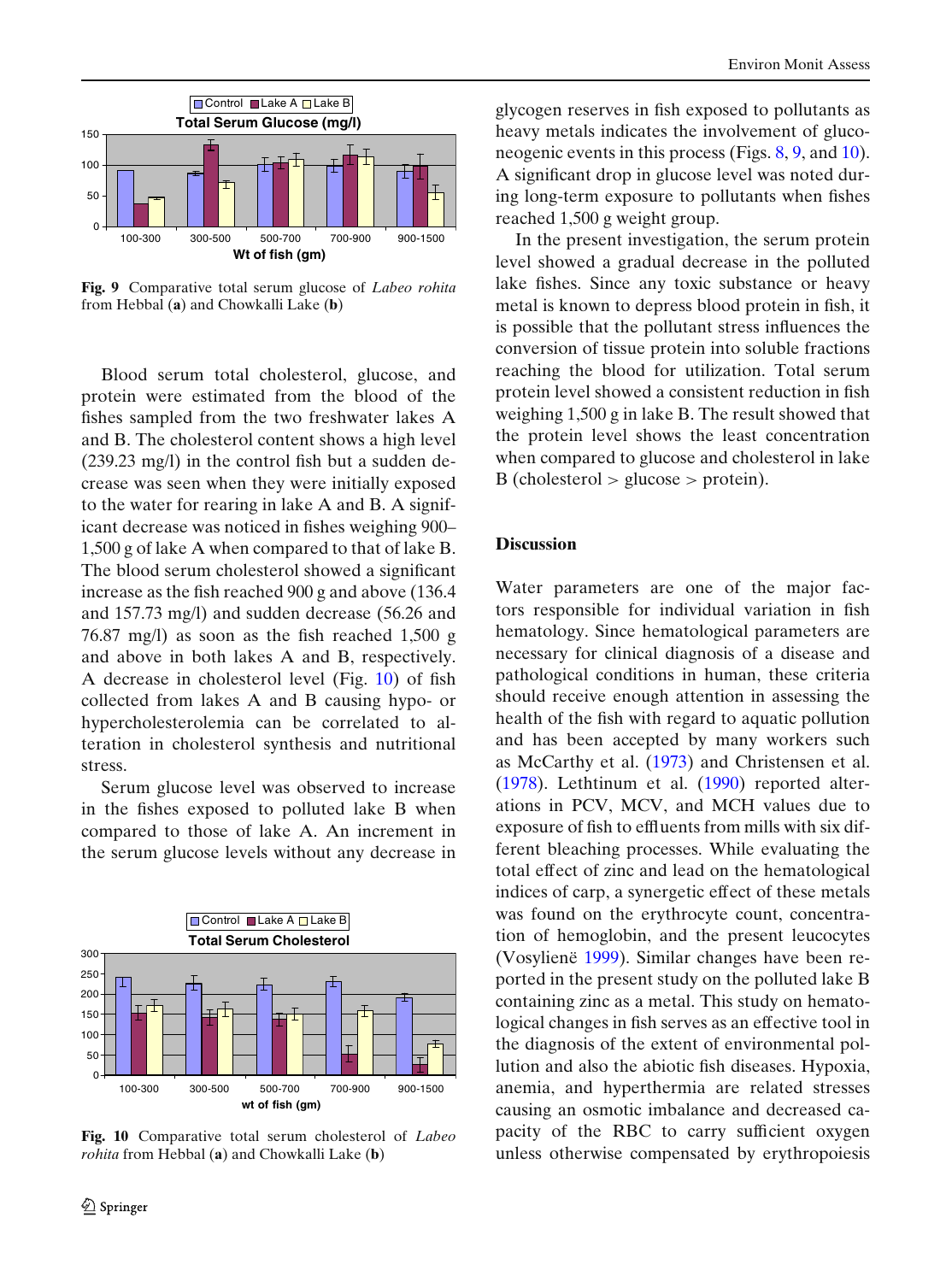or suitable physiological adjustments. Decreased availability of oxygen generally causes increased synthesis of hemoglobin, release of blood cells from storage sites, and enhanced erythropoiesis. This condition is clearly evident in the initial decrease and then increase in the PCV content of our present study which could be attributed to swelling of RBCs as a result of disturbed ion regulatory mechanisms caused by the effluent (Vosylien[ë](#page-8-0) [1999\)](#page-8-0).

Lowering of TEC count coupled with low Hb content here may be due to destructive action of pollutants on erythrocytes and as a result of which the viability of the cells may be affected as was also reported by Karuppasam[y](#page-8-0) [\(2000\)](#page-8-0). Buckley et al[.](#page-7-0) [\(1976\)](#page-7-0) also showed that prolonged reduction in Hb content is deleterious to oxygen transport in catfish exposed to cassava mill effluent. This could be ascribed as pathological condition in fish exposed to toxicants. Multiple form of hemoglobin allows fish to adjust more efficiently to physiological stress such as varying water temperature and oxygen concentration (Hochachka and Somer[o](#page-8-0) [1973\)](#page-8-0). Hemolysis occurs in response to toxicity that leads to alteration in the selective permeability of the membrane (Das et al[.](#page-7-0) [1987](#page-7-0)). All these reports are in agreement with the present study of reduction in TEC count and Hb content of fish from polluted lakes due to the inhibition of aerobic glycolysis curtailing synthesis of iron and hemoglobin via the lowered energy status in fish. Joshi et al[.](#page-8-0) [\(2002](#page-8-0)) and Banerjee and Banerje[e](#page-7-0) [\(1988\)](#page-7-0) have suggested that heavy metal exposure decreases the TEC count, Hb content, and PCV value due to impaired intestinal absorption of iron. PCV values always decrease when a fish loses appetite or become diseased or stressed.

Increase in TLC in the present study was a result of direct stimulation for its defense from diseases due to the presence of polluted substances. Progressive increased levels of TLC have been reported in *C. punctatus* exposed to lead (Hymavathi and Ra[o](#page-8-0) [2000\)](#page-8-0) and *Clarias batrachus* exposed to mercuric chloride (Joshi et al[.](#page-8-0) [2002\)](#page-8-0). Leukocytosis is directly proportional to severity of stress condition in maturing fish and is a result of direct stimulation of immunological defense due to the presence of pollutants in these lakes. This is in correlation with the report by Saravanan and Harikrishna[n](#page-8-0) [\(1999](#page-8-0)) in freshwater fish, *Sarotherodon mossambicus*, when exposed to sublethal concentration of copper and endosulfan and in *Heteropneustes fossilis* during nickel intoxication by Nand[a](#page-8-0) [\(1997](#page-8-0)). This may be attributed to alteration in blood parameters and direct effects of various pollutants. These observations are also in good agreement with those of Karuppasamy et al[.](#page-8-0) [\(2005\)](#page-8-0) and Hardikar and Gokhal[e](#page-7-0) [\(2000\)](#page-7-0). The variation in MCH and MCHC in the present study clearly indicates that the concentration of hemoglobin in the RBCs is reduced in fish from lake B compared to lake A thereby indicating anemic condition. MCHC is a good indicator of RBC swelling (Wepener et al[.](#page-8-0) [1992](#page-8-0)). The MCHC, which is the ratio of blood hemoglobin concentration as opposed to the PCV, is not influenced by the blood volume or by the number of cells in the blood but can be interpreted incorrectly only when new cells, with a different hemoglobin concentration, are released into the blood circulation (Soivo and Nikinma[a](#page-8-0) [1981\)](#page-8-0). In our study, MCH increased over lake A during long-term exposure indicating low hemoglobin content in the shrunk RBCs. Similarly, MCHC showed fluctuating results.

Various workers such as Larsson et al[.](#page-8-0) [\(1980](#page-8-0)) have observed elevation in blood glucose levels in flounders exposed to titanium effluent which significantly enhanced their blood glucose levels due to the enhanced breakdown of liver glycogen. Increases in ammonium ion concentration and decreases in oxygen saturation of water produce increases in the blood sugar concentration (Hatting[h](#page-7-0) [1976\)](#page-7-0). Initial increase in glucose level was due to glycogenolysis, but a sudden reduction can be correlated to utilization of stored glycogen in order to meet the energy requirements of the fish. Stress-induced release of catecholamines and glucocorticoids from adrenal tissues of fish (Wedemeyer and Yasutak[e](#page-8-0) [1977\)](#page-8-0) are known to cause elevated blood glucose levels in fish. According to Ramakritinan et al[.](#page-8-0) [\(2005\)](#page-8-0), in *C. carpio*, glycogenolysis resulting from chronic exposure to distillery effluent may be due to a stress-induced increase in circulating catecholamines.

Fish sampled from lake B showed a decrease in the level of serum protein with an increase in weight due to continuous exposure to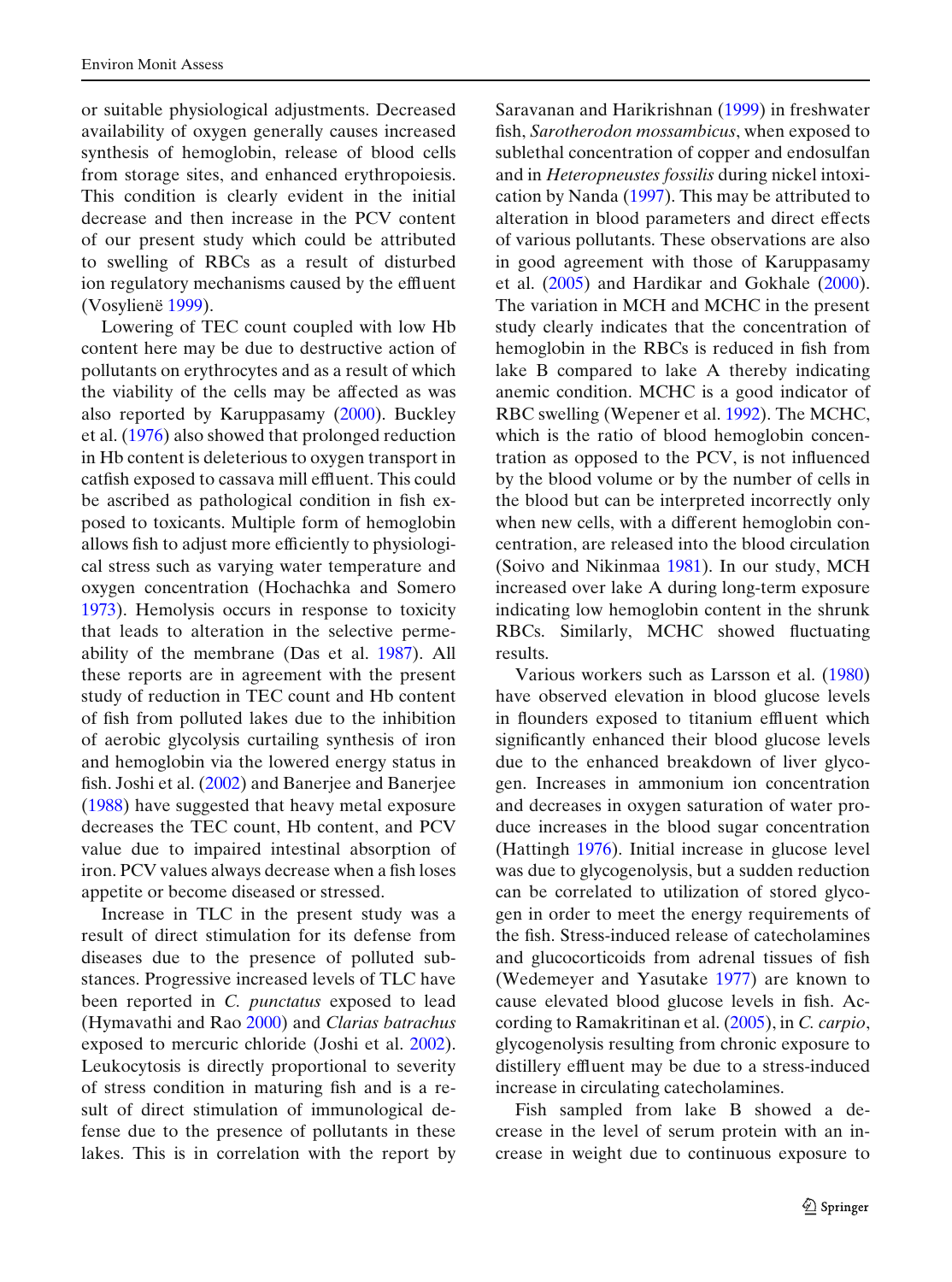<span id="page-7-0"></span>pollutants of the lake. This decrease was significantly more than in lake A. Bhatia et al. (2002) reported an insignificant increase in protein content in endosulfan-treated *H. fossilis* on short-term exposure of 5 days. However, prolonged exposure of 15 days resulted in its decrease which the authors attribute to its utilization as an energy source during stress condition due to depletion of immediate source of energy upon chronic exposure to endosulfan. Similarly, the depletion was observed in protein level in *Barbus stigma* (Manoharan and Subbaia[h](#page-8-0) [1982](#page-8-0)) and in *C. carpio* (Maruthanayagam and Sharmil[a](#page-8-0) [2004\)](#page-8-0), which may be due to the diversification of energy to meet the impending energy demand caused by toxic stress. On the contrary, Jana and Bandyopadhyaya [\(1987](#page-8-0)) have stated that any toxic substance like pesticide or heavy metal is known to depress blood protein in fish either by inhibiting the protein synthesis activity or somehow affecting the uptake of amino acids in the polypeptide chain. All these reports are equally in confirmation with the present study on fishes of polluted lakes. Biochemical changes resulting in altered physiology are known to develop more quickly in response to toxicants than any apparent morphological changes

Hence, the present investigation results confirm that stress due to various pollutants present in the lakes does create hematological disturbances, erythrocyte destruction (hemolysis), and leukocytosis in fish population, affecting the immune system and making the fish vulnerable to diseases.

**Acknowledgement** The authors are grateful to the University Grant Commission, New Delhi for providing financial assistance for the Major Research Project.

# **References**

- Acharya, S., Dutta, T., & Das, M. K. (2005). Effect of sublethal levels of nitrite on some blood parameters of juvenile *L. rohita* (Ham.). *Indian Journal of Experimental Biology, 43*, 450–454.
- APHA, AWWA, WPCF (1995). *Standard methods for water-and-wastewater* (19th ed.). Washington, DC: American Public Health Association.
- Awasthi, S. K., Mishra, L. C., & Agnihotri, M. M. (2003). Use of haematopoietic cell renewal systems for as-

sessment of toxic effects of chemicals. *Journal of Ecotoxicology and Environmental Monitoring, 13*(2), 129–144.

- Banerjee, V., & Banerjee, M. (1988). Effect of heavy metal poisoning on peripheral hemogram in *H. fossilis* (Bloch) mercury, chromium and zinc chlorides (LC50). *Comparative Physiology and Ecology, 13*, 128–134.
- Bansal, S. K., Verma, S. R., Gupta, A. K., & Dalela, R. C. (1980). Predicting long-term toxicity by sub-acute screening of pesticides with larval and early juveniles of four species of freshwater major carp. *Ecotoxicology and Environmental Safety, 4*, 224–231.
- Bhatia, N. P., Sandhu, G. S., & Johal, M. S. (2002). Endosulfan induced changes in blood chemistry of *Heteropneustes fossilis*. *Pollution Research, 21*(3), 323–327.
- Buckley, J. A., Whitmore, C. M., & Matsuda, R. I. (1976). Changes in blood chemistry and blood cell morphology in coho salmon, *Oncorhynchus kisutch* following exposure to sublethal levels of total residual chlorine in municipal wastewater. *Journal of Fish Research Board Canada, 33*, 776–782.
- Cazenave, J., Wunderlin, D. A., Hued, A. C., & de los Angeles Bistoni, M. (2005). Haematological parameters in a neotropical fish, *Corydoras paleatus* (Jenyns, 1842) (Pisces, Callichthyidae), captured from pristine and polluted water. *Hydrobiologia, 537*, 25–33.
- Cech, Jr., J. J., Bartholow, S. D., Young, P. S., & Hopkins T. E. (1996). Striped bass exercise and handling stress in freshwater: Physiological responses to recovery environment. *Transactions of the American Fisheries Society, 125*(2), 308–320.
- Chandra, S., Ram, R. N., & Singh, I. J. (2001). Toxic effects of carbofuran on certain haematological parameters in yearlings of *Cyprinus carpio*. *Aquaculture, 2*, 137–140.
- Chellan, B., Ramesh, M., & Ramanujam, R. M. (1999). Lethal and sublethal effects of a synthetic detergents on glucose-6-phosphate-dehydrogenase (G-6-P.D.H) enzyme activity in blood of a freshwater teleost, *Labeo rohita* (Ham, 1822). *Indian Journal of Fisheries, 46*(4), 397–400.
- Christensen, G. M., Fiandt, J. T., & Poeschl, B. A. (1978). Cells, protein, and certain physical–chemical properties of brook trout (*Salvelinus fontinalis*) blood. *Journal of Fish Biology, 12*, 51–60.
- Dacie, J. A., & Lewis, S. M. (1991). *Practical haematology A* (7th ed.). London: Churchill Livingstone.
- Das, M., Mukhopadhyay, S., Addiya, S., Chakrabarthi, S., & Chatterjee, G. (1987). Effect of in vitro cadmium administration to rats on certain functional parameters of isolated erythrocytes. *Indian Journal of Experimental Biology, 25*, 244–248.
- Hardikar, B. P., & Gokhale, K. S. (2000). Study of haematological parameters of sewage fed fish, *Sarotherodon mossambicus* (Peters). *Bulletin of Pure and Applied Sciences, 19*, 7–13.
- Hattingh, J. (1976). Blood sugar as an indicator of stress in the freshwater fish, *Labeo capensis* (Smith). *Journal of Fish Biology, 10*(2), 191–195.